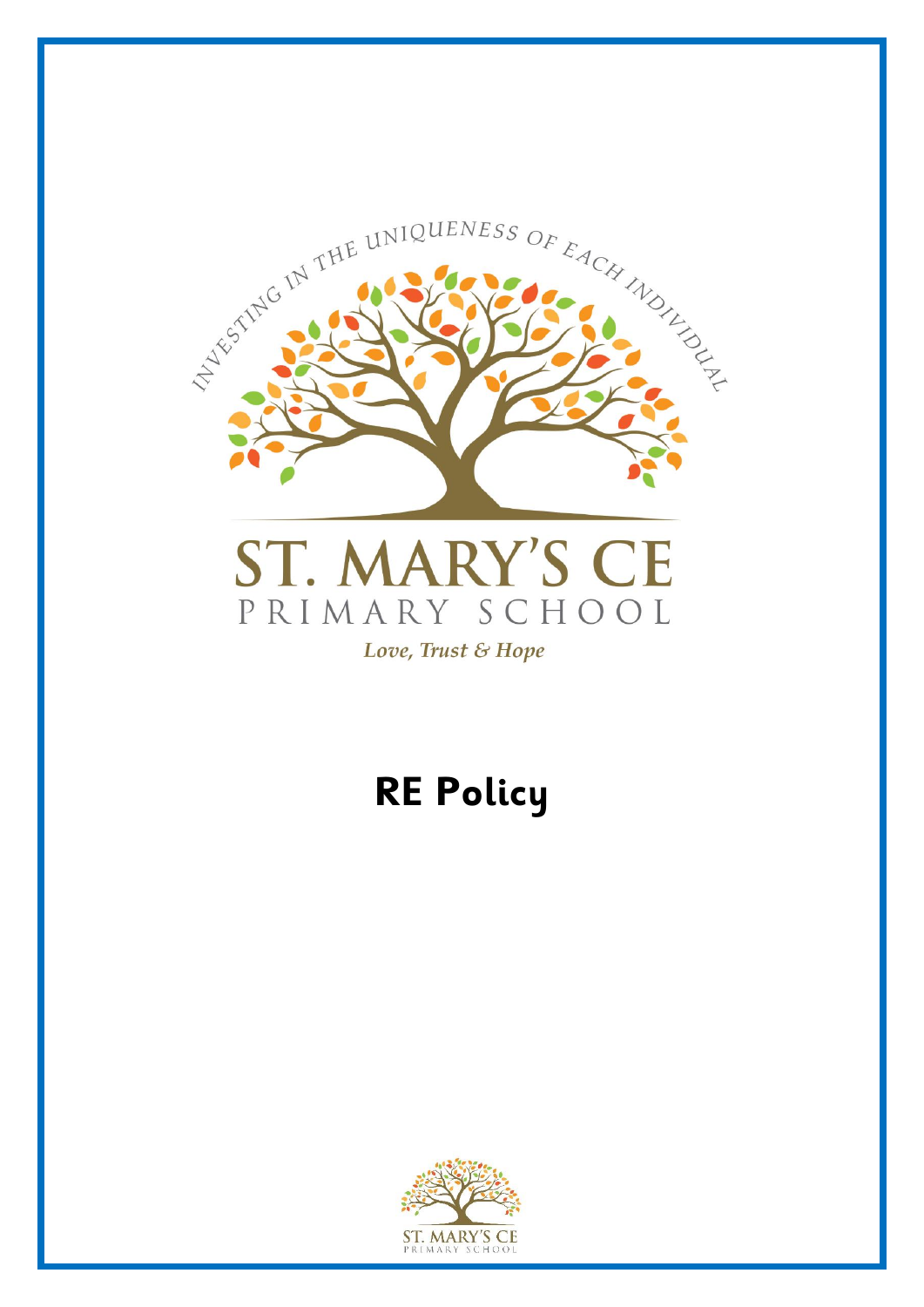

# **St Mary's CE Primary School RE Policy**

Religious education should enable every child to flourish and to live life in all its fullness. (John 10:10). It will help educate for dignity and respect encouraging all to live well together. Such an approach is offered through our vision and commitment to be an inclusive Christian Family learning and growing together. Investing in the uniqueness of each individual, being true to our underpinning faith, but with a deep respect for the integrity of other religious traditions (and worldviews) and for the religious freedom of each person. (Religious Education Statement of Entitlement February 2019). This is also in accordance with Article 2 (non-discrimination) in the UN Convention on the rights of the child.

#### **Introduction**

At St Mary's CE School, pupils and their families can expect a high-quality religious education (RE) curriculum that is rich and varied, enabling learners to acquire a thorough knowledge, and understanding of a range of faiths and world views. This is also in accordance with Article 14 (freedom of thought, belief and religion) in the UN Convention on the rights of the child.

We teach according to the Dioceses of Durham and Newcastle Syllabus for Religious Education. As a church school, the teaching of Christianity is at the heart of our RE curriculum. Through the Understanding Christianity resource, the use of an enquiry approach engages with significant theological concepts and the pupil's own understanding of the world as part of their wider religious literacy. Links with our school vision, and support for pupil's spiritual, moral, social, and cultural (SMSC) development are intrinsic to our RE curriculum and have a significant impact on learners. We provide a range of opportunities for learners to understand and to make links between beliefs, practices, and value systems of the range of faiths and world views studied.

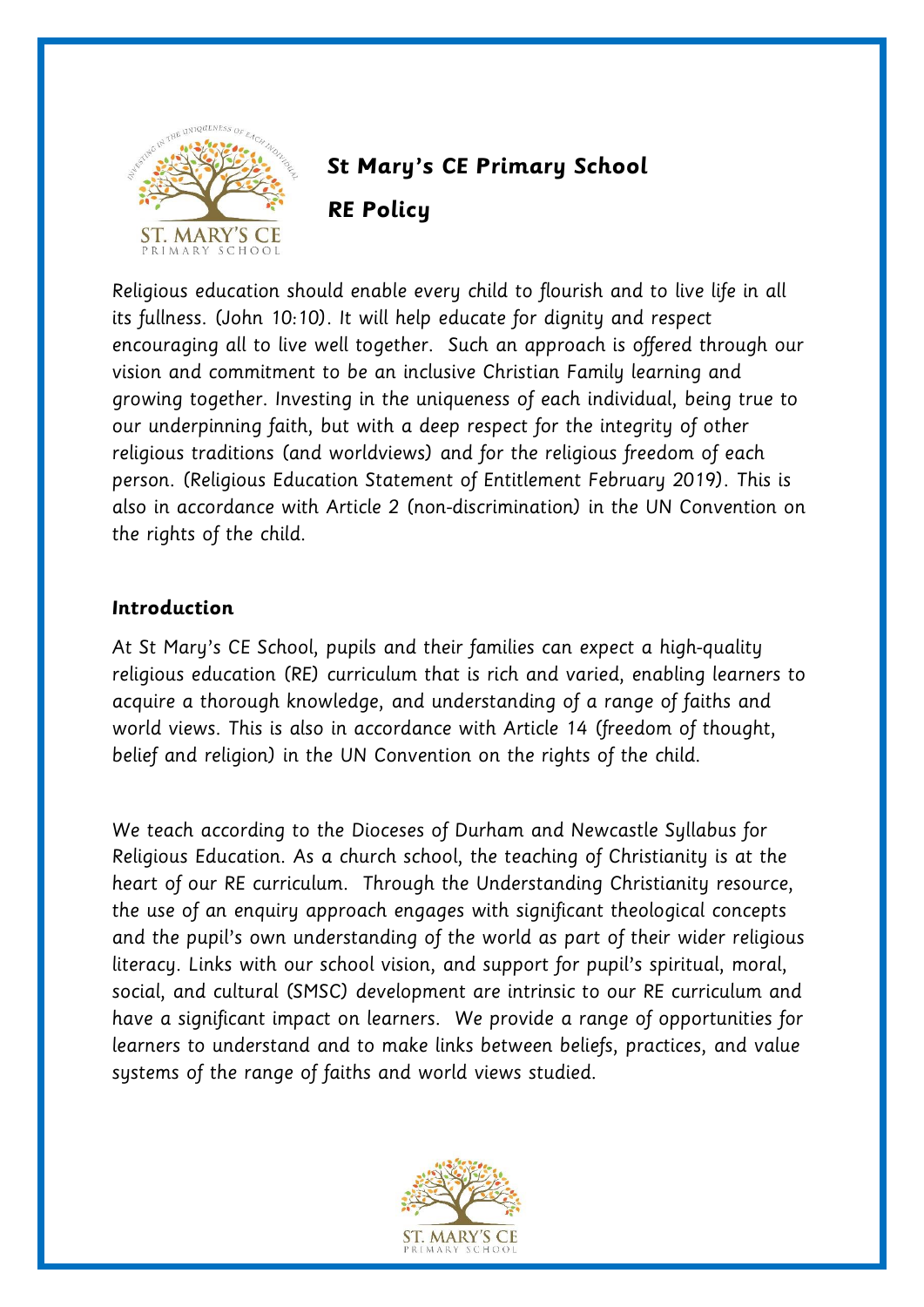# **Aims and Objectives**

As stated in the Dioceses of Durham and Newcastle Syllabus for Religious Education the principle aim of RE is to enable pupils to hold balanced and informed conversations about religion and belief.

As stated in the Church of England Statement of Entitlement for Religious Education our school aims for all pupils:

- To know about and understand Christianity as a diverse global living faith through the exploration of core beliefs using an approach that critically engages with biblical text.
- To gain knowledge and understanding of a range of religions and world views appreciating diversity, continuity and change within the religions and worldviews being studied.
- To engage with challenging questions of meaning and purpose raised by human existence and experience.
- To recognise the concept of religion and its continuing influence on Britain's cultural heritage and in the lives of individuals and societies in different times, cultures, and places.
- To explore their own religious, spiritual, philosophical ways of living, believing, and thinking.

As stated in the UN Convention on the Rights of the Child Article 14

Every child has the right to think and believe what they choose and also to practise their religion, as long as they are not stopping other people from enjoying their rights.

# **Curriculum for Religious Education**

RE is an academic subject that has a high profile in our school curriculum. It is a priority for senior leaders, who ensure that the teaching, learning, and resourcing of RE is comparable with other curriculum subjects.

This means that the RE curriculum:

- is intrinsic to the outworking of our distinctly Christian vision in enabling all pupils to flourish. In addition, it contributes to British values and to pupils' spiritual, moral, social, and cultural development.
- is delivered in an objective, critical and pluralistic manner to engage and challenge all pupils through an exploration of core concepts and questions. Lessons provide meaningful and informed dialogue with a range of religions and worldviews.

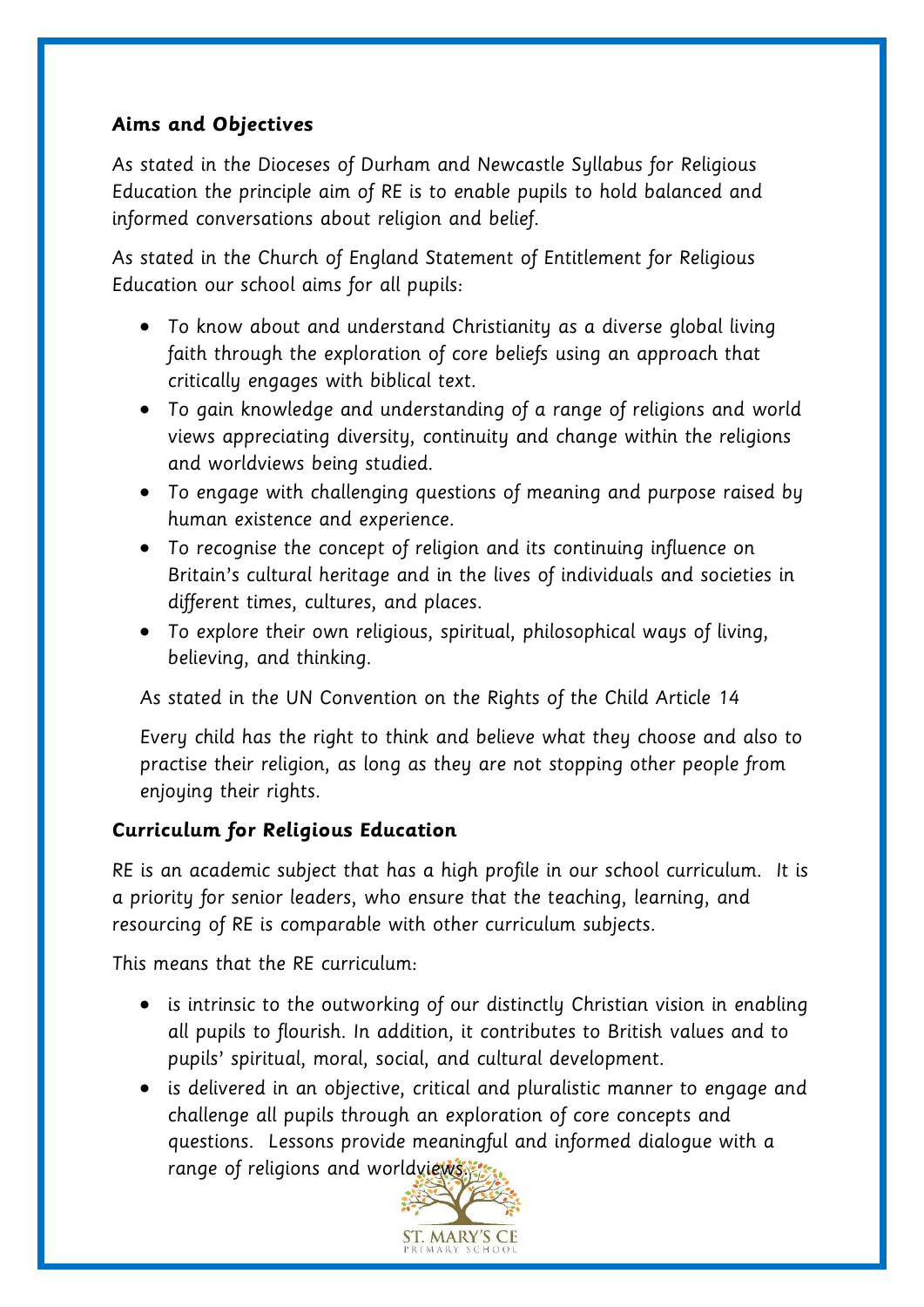- reflects a good balance between the principles of theology, philosophy, and human science, to enable pupils to develop their religious literacy.
- enables pupils to acquire a rich, deep knowledge and understanding of Christian belief and practice, including the ways in which it is unique and diverse, whilst engaging with biblical texts and theological ideas.
- provides opportunities for pupils to understand the foundation texts, beliefs, rituals, and practices and how they help to form identity in a range of religions and worldviews.
- supports the development of other curriculum areas and other general education abilities such as literacy, empathy, and the ability to express thoughts, feelings, and personal beliefs.
- Encompasses the full range of abilities to ensure that all flourish academically using a wide range of teaching and learning strategies which consider the task, outcome, resource, support, and pupil grouping as appropriate to pupils' needs.
- Offers tasks that are age appropriate, challenging and sufficiently demanding to stimulate and engage all pupils, whilst extending the most able and providing support for those who need it.
- Ensures that all pupils' contributions are valued in RE as they draw on their own experiences and beliefs.

# **Curriculum balance and time**

Parents, carers and pupils are entitled to expect that as a Church school in St Mary's CE Christianity should be the majority religion studied in each year group and should be at least 50% of curriculum time. Sufficient dedicated curriculum time, meeting explicitly RE objectives, however organised, should be committed to the delivery of RE. This aim should be close to 10% but not less than 5% in Key Stage 1 and 2.

| <b>EYFS</b> | Planned within the EYFS<br>framework |
|-------------|--------------------------------------|
| KS1         | 50 mins                              |
| KS2.        | 1 hour                               |

RE entitlement is totally separate from requirements for collective worship.

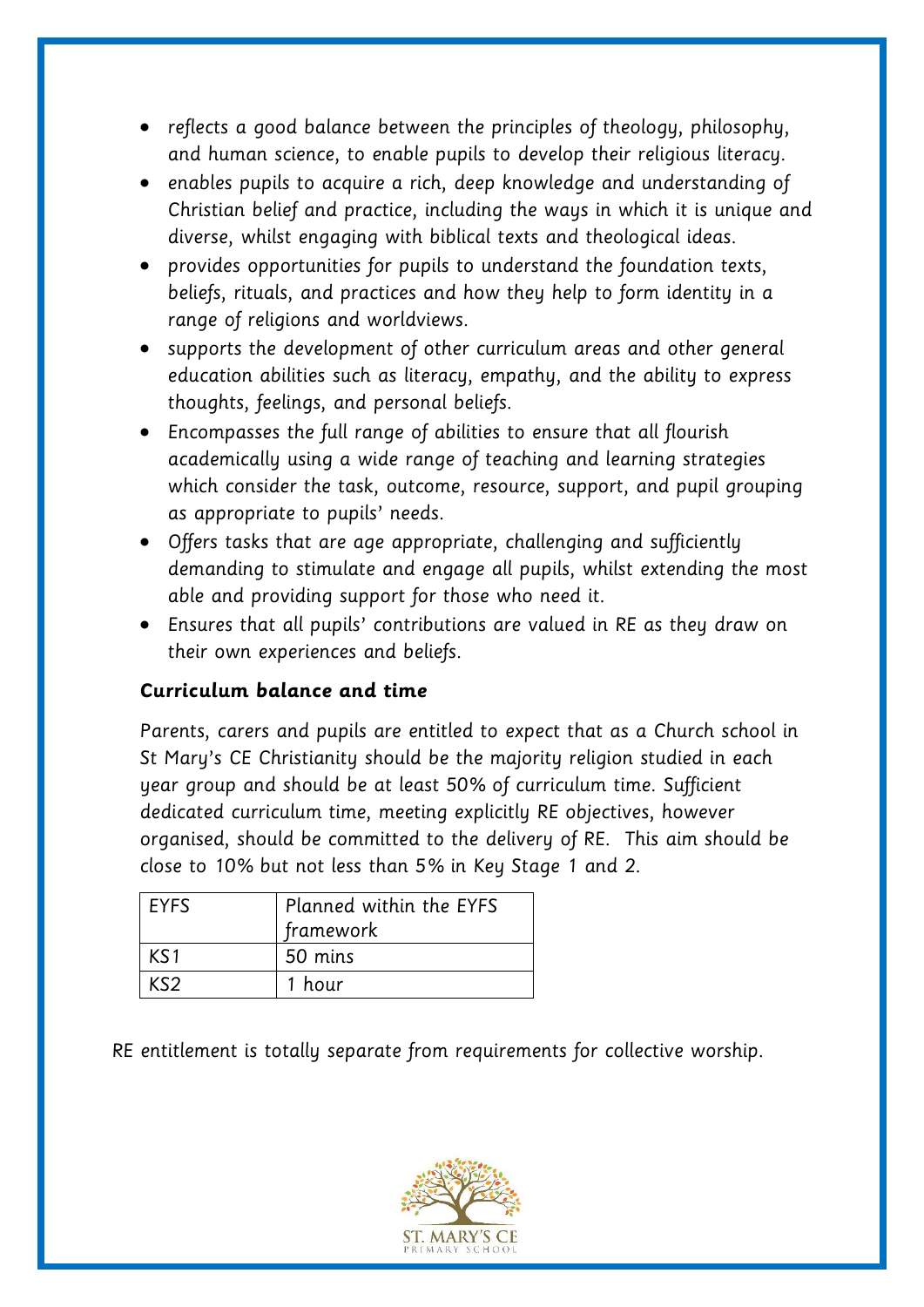#### **Schemes of Work**

A detailed scheme of work is available for teachers and other interested people alongside this policy. It has been written in according to the Dioceses of Durham and Newcastle Syllabus for Religious Education.

| <b>EYFS</b> | Themes emerging from the EYFS    |
|-------------|----------------------------------|
|             | framework                        |
| KS1         | Christianity, and Islam          |
| Lower KS2   | Christianity, and Sikhism        |
| Upper KS2   | Christianity, Islam, and Sikhism |

# **Teaching and Learning**

We recognise the importance of teaching RE in a creative, knowledge-rich, broad, and balanced way. Learning activities provide fully for the needs of all pupils, so that they develop a wide range of skills including enquiry, analysis, interpretation, evaluation, and reflection. They provide opportunities to engage in meaningful and informed dialogue with those of all religions and worldviews.

RE lessons provide a safe space to explore their own religious, spiritual and/or philosophical ways of seeing, living, and thinking, believing, and belonging. (Article 14 UN Convention on the Rights of the Child)/

Pupils experience opportunities to learn and express themselves through an enquiry-based style of learning by:

- posing and discussing "big" and challenging questions.
- Reading and critically analysing texts.
- Interpreting information from different sources.
- Researching information for themselves in books and on computers.
- Listening to and discussing with the teacher and other pupils.
- Engaging in pair and group work.
- Exploring a range of media such as artefacts, pictures, photographs, music, and drama.
- Experiencing visits and visitors.
- Taking part in outdoor learning.
- Taking time for reflection.

Teaching in RE challenges stereotypes, misinformation and misconceptions about race, gender, and religion. Lessons seek to present religions and

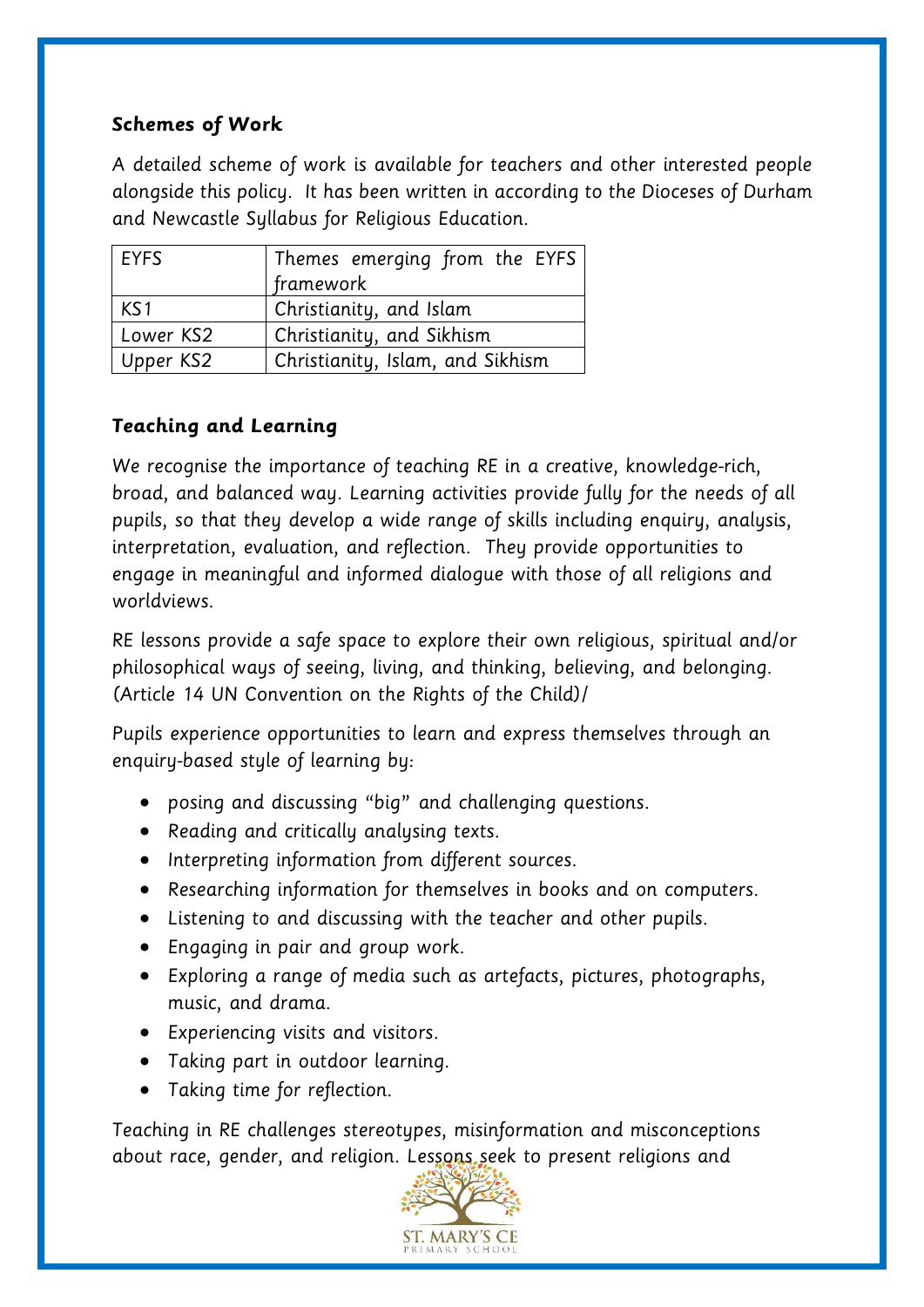worldviews in all their richness and diversity in terms of beliefs, traditions, customs, and lifestyle in a sensitive and accurate way to encourage a positive attitude towards diversity. Questions, views, and opinions are treated with sensitivity and respect.

Teaching enables pupils to gain something of personal value from their study of religious belief and practice, for example, the way that they might apply insights gained from religious stories to their own lives.

#### **Cross-curricular links**

Cross-curricular work is encouraged in line with our topic-based approach to teaching and learning. Religious education supports the development of general educational abilities such as literacy, empathy, and the ability to express thoughts, feelings, and personal beliefs. RE also contributes to pupils' SMSC development. It addresses issues that arise in a range of subjects, such as English, art, drama, and history, geography, computing, music as well as personal, social, and emotional education and citizenship.

#### **Visits and visitors**

We can visit St Mary's Church in Long Newton where faith leaders and other members of the community are willing to meet with children and be involved in the teaching of RE. We aim to use this valuable resource for all classes. All pupils have the opportunity to visit a place of worship and participate in the visit of a representative to their RE class. Children will have the opportunity to make the following visits during their time at our school.

| <b>EYFS</b>     | St Mary's Church                             |
|-----------------|----------------------------------------------|
| KS <sub>1</sub> | St Mary's Church, a local Mosque,            |
| Lower KS2       | St Mary's Church, a local Mosque,            |
| Upper KS2       | St Mary's Church, a local Mosque or Gurdwara |

The RE subject leader supports class teachers to organise these educational visits and to invite visitors into our school. All visitors must have a valid DBS certificate.

Due to COVID restrictions all visits are limited to virtual tours and meetings with faith leaders via Zoom or Teams. This will continue until all restrictions are lifted by UK Government.

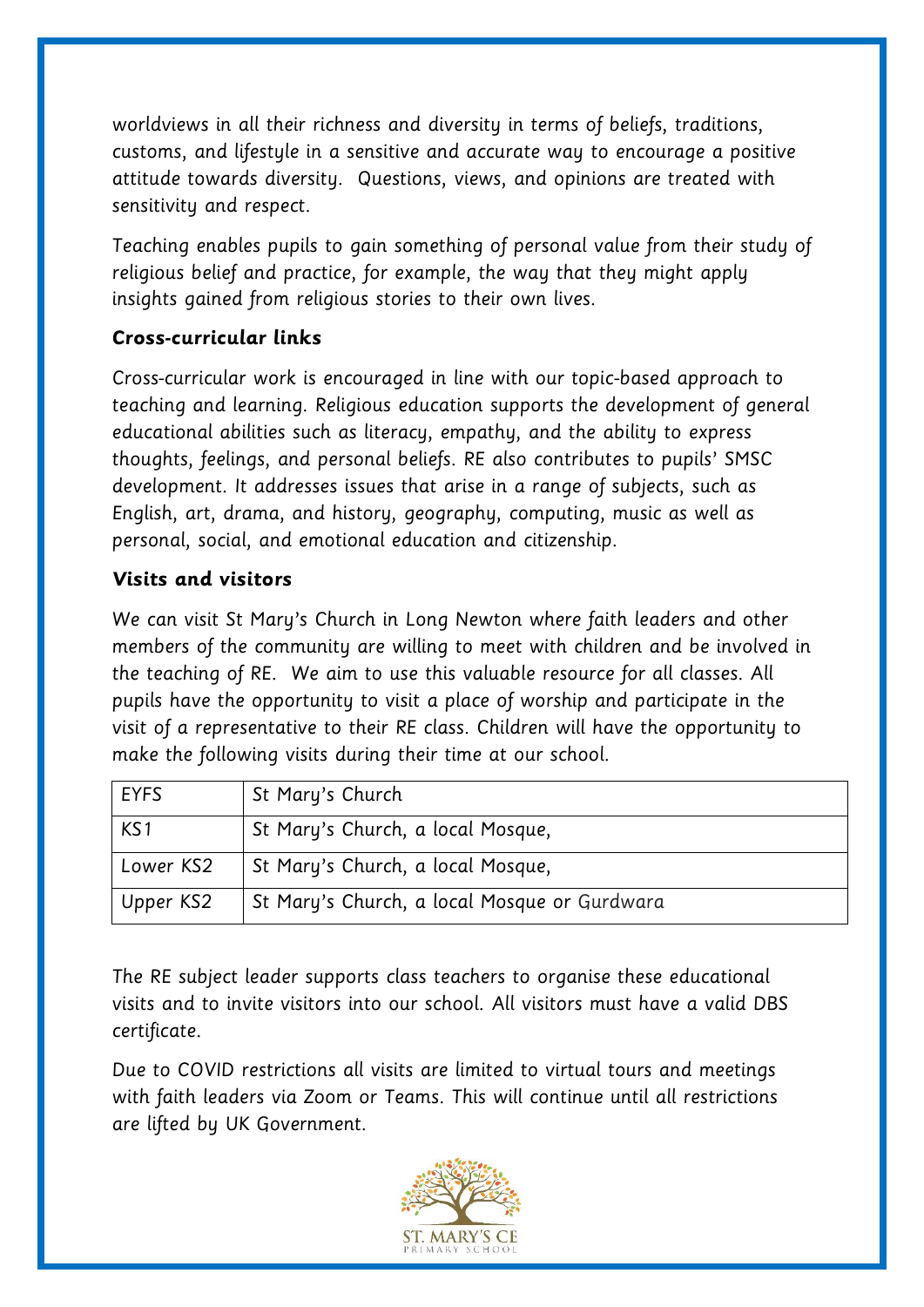# **Health and Safety**

Health and safety issues may arise in religious education on a number of occasions for example, when pupils:

- Handle artefacts.
- Consume food.
- Visit places of worship.

Teachers will conform to the guidelines in the school's health and safety policy in these circumstances and ensure that risk assessments are written and given to the Head Teacher before trips.

# **Role of the Subject Leader**

The subject leader will:

- Ensure that all pupils receive their legal entitlement of religious education.
- Ensure that RE provision reflects the Church of England Statement of Entitlement.
- Produce and regularly review a subject policy to ensure that it remains up to date.
- Ensure that all teachers know what should be taught in religious education, what resources are available, and what standards are expected at the end of each Key Stage.
- Monitor and review the implementation of policy and units of work.
- Monitor the quality and effectiveness of teaching and learning in RE and pupils' progress and standards.
- Ensure that there are rigorous assessment systems in place to enable teachers and pupils to gauge progress and attainment in RE.
- Monitor analyse and question RE assessments carried out by staff.
- Liaise with the HT and Academy Counsellors to feedback on the monitoring and impact of RE across the school.
- Support colleagues by sharing new ideas and pedagogy, to help develop their subject confidence and expertise through CPD opportunities and support sessions.
- Seek opportunities to share effective practice locally and regionally and engage in professional development for themselves and other staff members.

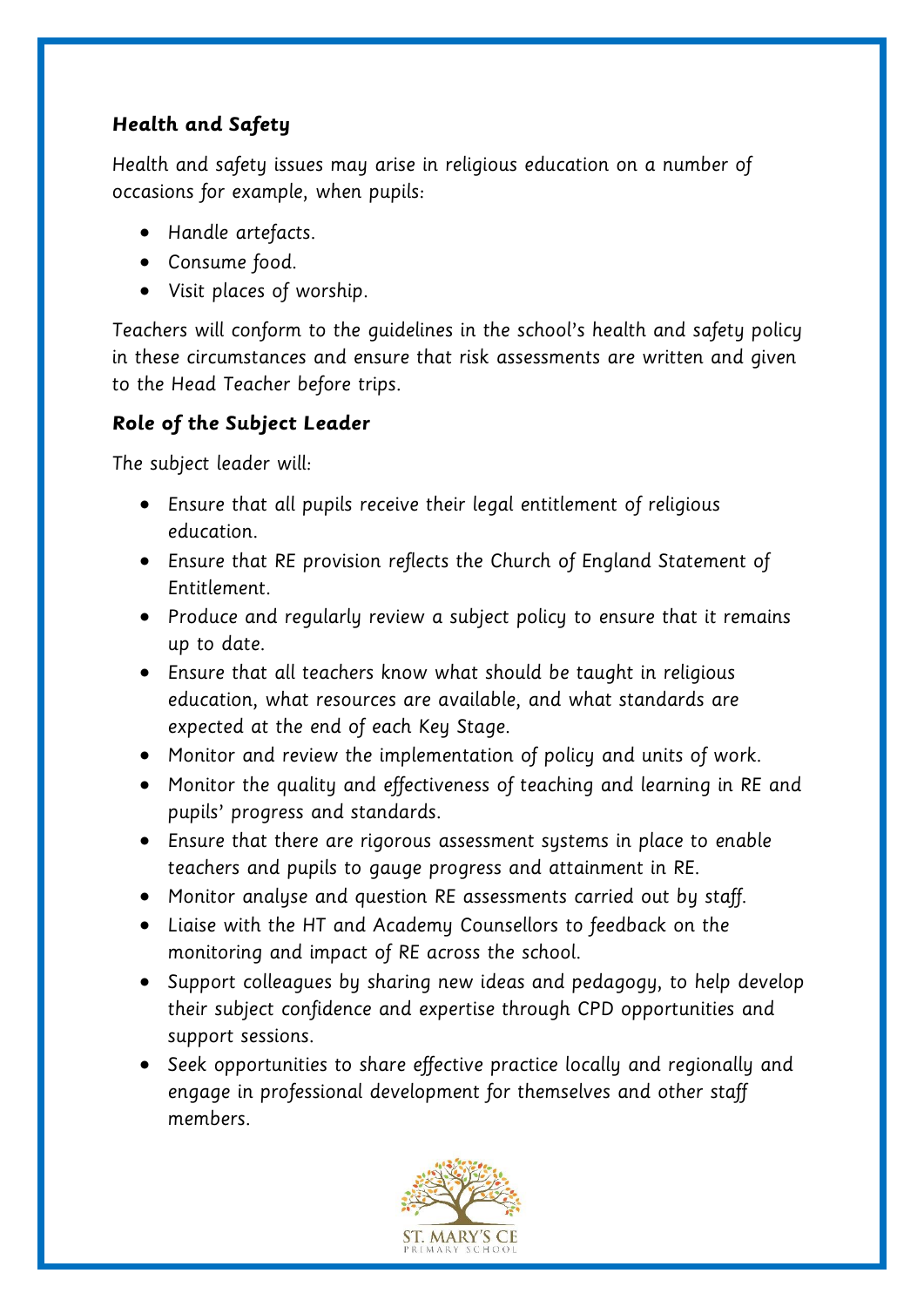• Monitor RE resources to ensure that they are kept and stored respectfully and replaced where necessary.

# **Matching Work to Pupils' Needs**

Our whole school policy regarding pupils with special needs and differentiation applies to RE. Teachers should be alert to the fact that some children have special and deep experience of religion through family practice. This of course may not relate to their general educational ability.

#### **Assessment, recording and reporting**

Assessment in religious education will:

- Involve identifying suitable opportunities in schemes of work such as Understanding Christianity.
- Be directly related to the Dioceses of Durham and Newcastle Syllabus for Religious Education.
- Seek to identify development in the different areas of learning in the subject and not only the acquisition of factual knowledge.
- Recognise the range of skills and attitudes that the subject seeks to develop.
- Employ well defined criteria for marking and assessment which identify progress and achievement as well as effort, following the school's marking policy.
- Include pupil self-assessment.
- Enable effective tracking of pupil progress to identify areas for development in pupil's knowledge and understanding, as well as whole school areas for development.
- Enable effective reporting to parents.

# **Monitoring, Evaluation and Review.**

We intend that this policy should operate for the next three years, and then be fully reviewed by all staff and academy counsellors. To ensure that our RE policy is in practice, and to help teachers keep track of their own work and needs for support or training, all staff are asked to share a copy of the planning for RE with the subject leader each term.

The subject leader's role includes monitoring and evaluation of this policy in practice. We maintain a "self-evaluation" of our RE work in preparation for any scrutiny.

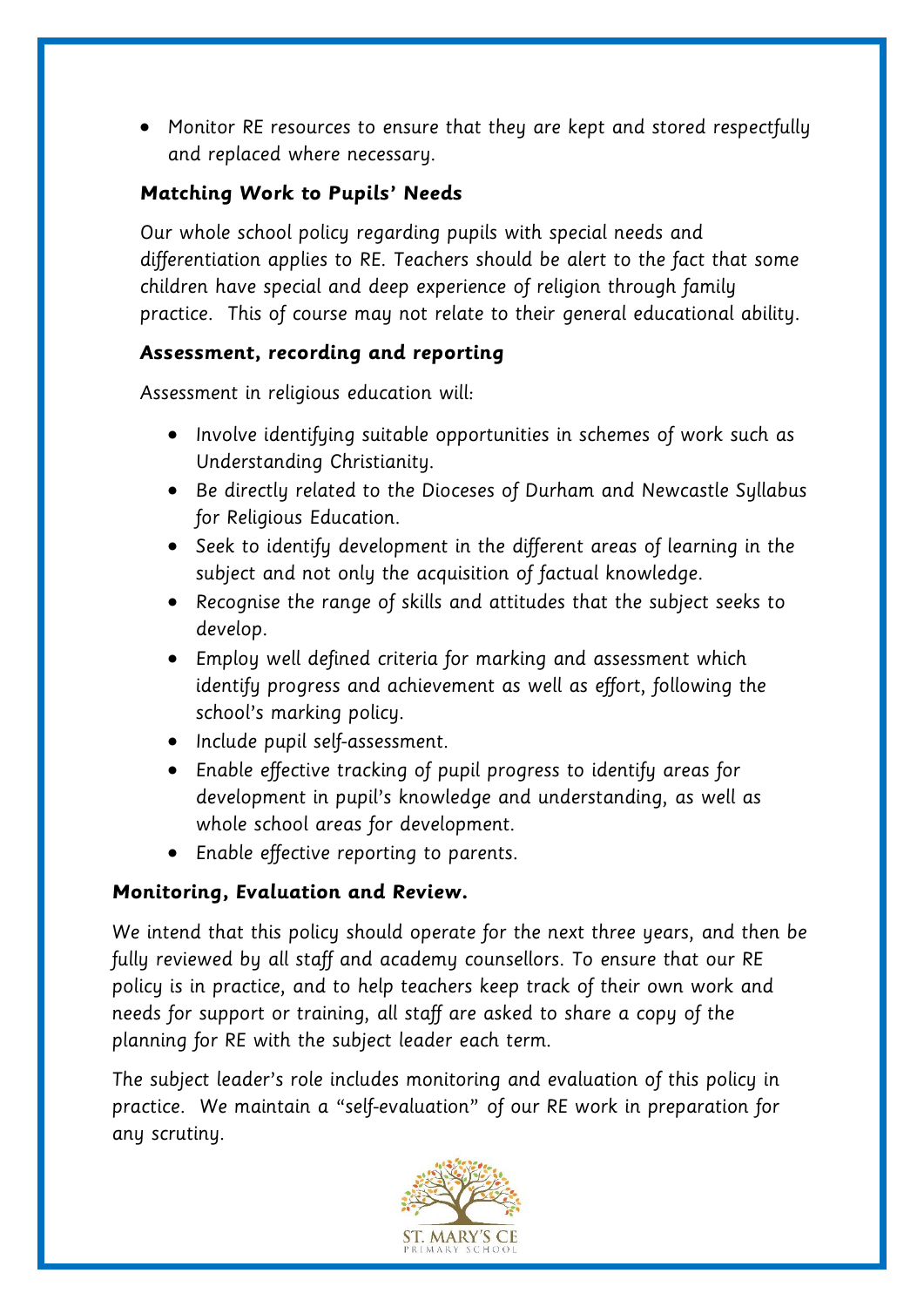#### **Self-Evaluation**

The subject leader for RE will assess and review the subject's strengths and areas for development. This will be in line with SIAMS and OFSTED guidance about self-evaluation and review.

#### **Staff Training and CPD**

All staff have access to RE CPD in line with the subject leader's identified areas for development.

This is either "in house" or through diocesan support. The RE subject leader also attends local network meetings.

#### **Resources**

We have a wide range of resources to support our RE teaching that we continue to develop. We maintain a RE story shelf in the library which offers many stories from different traditions. We are members of the Religious Resources centre where we can borrow books, DVDs, CDs, posters, and topic boxes.

#### **Legal Requirements**

Religious Education must be provided for all registered pupils in full time education except those withdrawn at their parent's request (or their own request if aged 18 or over).

(DfE Circular 1/94. Paragraphs 44 &49. And Non-Statutory Guidance 2010 page 28). The law relating to pupils not yet in Key Stage 1 is different from that relating to the subjects of the National Curriculum. As Religious Education must be taught "to all registered pupils at the school", it includes pupils in reception classes, but not those in nursery classes.

We note the Human Right of parents to withdraw their children from RE. The school must comply with any request from a parent to withdraw their child and parents are not required to give their reasons for wanting to do so. However, in view of the importance placed on RE as a core subject in a church school, we would hope that all children admitted would participate fully in RE. We aim to provide an open curriculum which can be taught to all pupils, by all staff.

Teachers are aske d to refer to the Head Teacher any questions from parents about withdrawals. We ask that anyone wishing to withdraw their child would discuss this with the Head Teacher before making their decision.